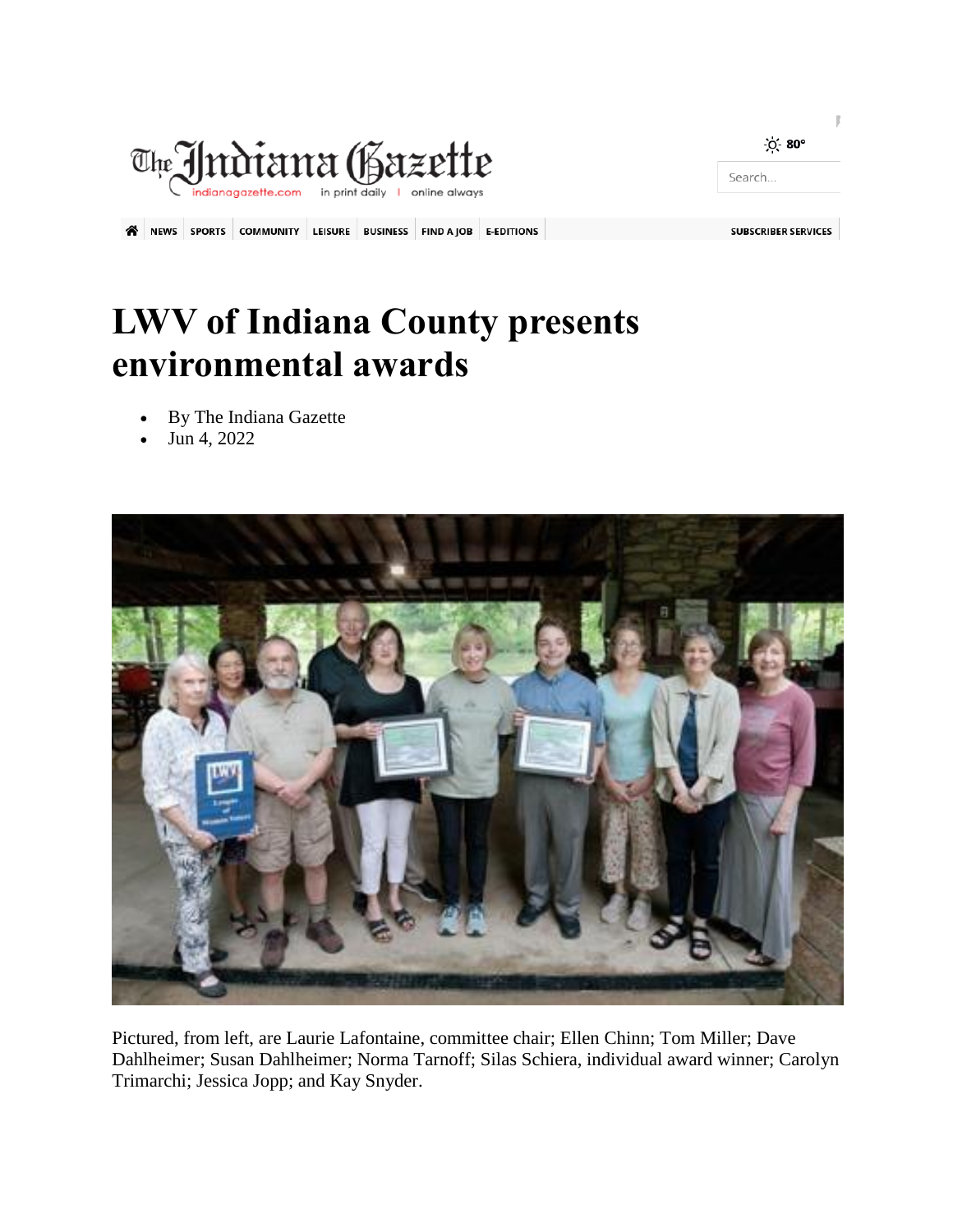## Submitted photo

The League of Women Voters of Indiana County presented its 10th annual Peggy Clark Grassroots Environmental Leadership Awards at its meeting Thursday.

This award recognizes citizens, groups or businesses who show exemplary leadership and active participation in issues that involve protecting or preserving the environment.

The award was established in honor of a longtime Indiana County grassroots activist and league member Peggy Clark and is awarded annually to both an individual and a group or organization.

This year's individual award was given to Silas Schiera, who started the recycling of plastic film in Indiana County in 2019 as a student at Indiana Area Senior High School and a Life Scout with Boy Scout Troop 1011.

"Bags to Benches" earned Schiera his Eagle Scout rank, Boy Scouts' highest honor, by successfully collecting 500 pounds of plastic film in less than six months to complete the first "Bench Project" in Indiana County.

The plastic is sent to the Trex Company, which makes composite lumber from recycled plastic, and Trex donates a poly-lumber outdoor bench in return. The first bench was installed at Indiana Area Senior High School.

His project inspired multiple organizations in the county to start their own "Bags to Benches." As of spring 2022, seven composite benches have been installed throughout Indiana County.

The group award this year went to Friends of White's Woods. They were formed in 1995 for the primary purpose of preserving White's Woods Nature Center as a natural area for the conservation and recreation requirements of the Project 70 law that provided funding for the acquisition of the property.

Promoting and educating the general public about the value of the relationships between habitat, air and water quality is a key goal as well. FWW has promoted public engagement in environmental concerns by a number of different approaches: Educational programming, collaboration with other environmentally-focused community organizations, public advocacy, support of state-wide conservation organizations, engaging the public in community environmental decision-making, sponsoring important community-wide programming and discussions regarding climate change and carbon sequestration, and highlighting the value of local natural area to local residents and those outside the community.

FWW was selected for the group award because of the impact they made not only in keeping the public informed about the environmental and potential threats to the WW Nature Center, but also for engaging the local population in conservation, preservation and activism. The FWW board is comprised of local residents and citizens who are striving to make the Indiana community a better place to live.